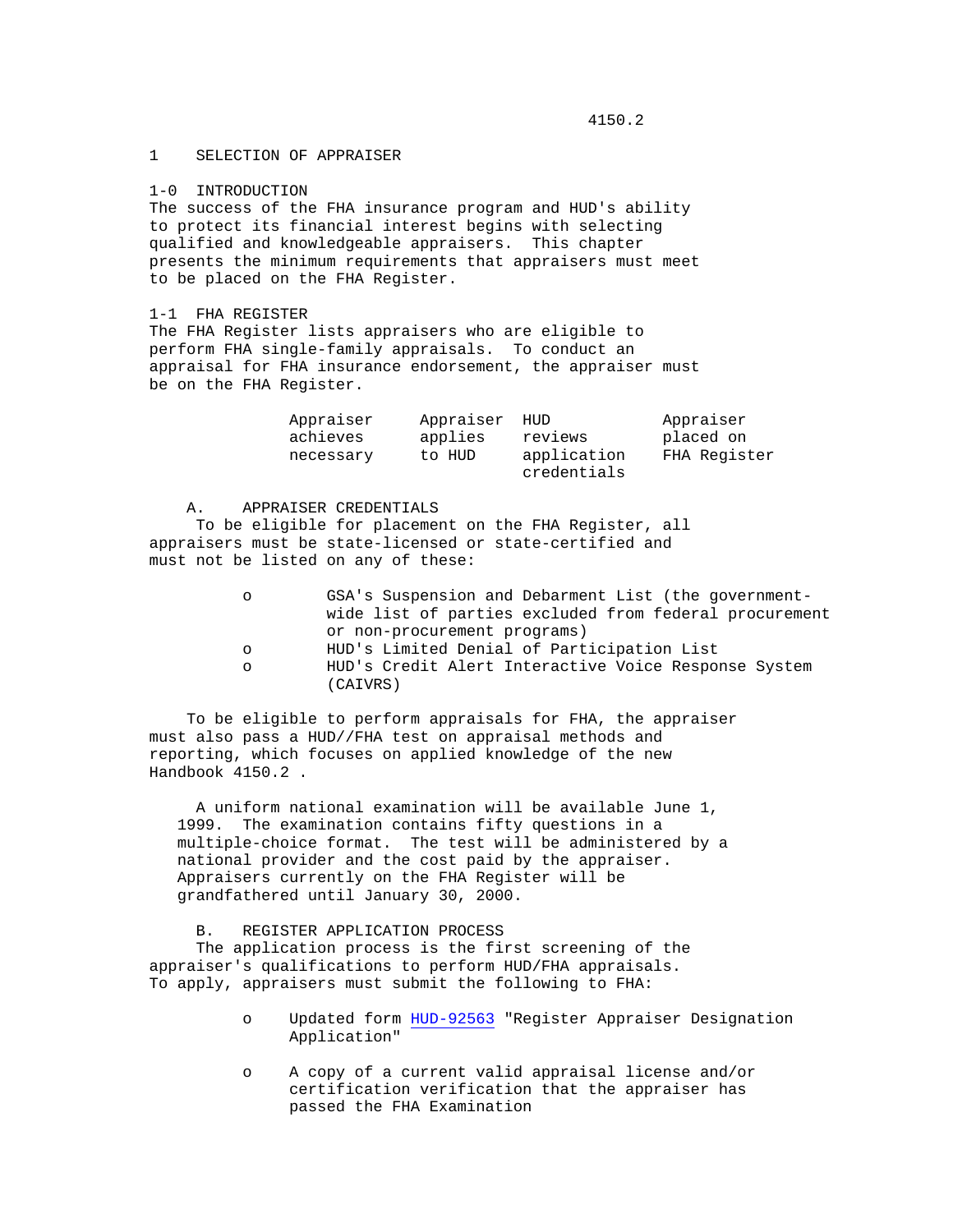HUD will review this information to determine the appraiser's eligibility for the FHA Register.

1-1

4150.2

C. APPLICANT REVIEW

 To verify that the appraiser is eligible to perform HUD/FHA appraisals, REAC performs a detailed review of the appraiser's professional qualifications and checks for any negative information. The review does the following:

- o verifies that the appraiser is state-licensed or state certified under the Appraisal Qualifications Board (AQB) criteria
- o verifies that the appraiser has passed the FHA Appraisals Methods and Procedures test
- o pre-screens the appraiser's social security number in the HUD/FHA Credit Alert Interactive Voice Response System (CAIVRS)
- o reviews HUD records to ensure that the appraiser has no pending suspensions, disqualifications or debarments
- o verifies with the appraiser's signature that there are no actions or pending judgements against the appraiser for waste, fraud, abuse or breach of professional ethics or standards
- o reviews the previous period's performance, if applicable.

 D. DESIGNATION TO THE FHA REGISTER When the review of the application is complete, the appraiser is designated to the FHA Register. New appraisers recently added to the FHA Register may be monitored and reviewed more frequently to ensure that their performance is consistent with HUD/ FHA guidelines and to monitor training needs.

 Because the initial application to the FHA Register will occur after the appraiser has become state-licensed or state-certified, the first term will coincide with the remaining period of state licensing for the home state. After this initial period, the FHA Register period will be consistent with the home state license period.

 Each period, every appraiser must re-apply to the FHA Register, concurrent with the appraiser's application for state licensing and/or re-certification. HUD reviews the appraiser's performance and compliance with new testing requirements and verifies that the appraiser is state certified or state-licensed.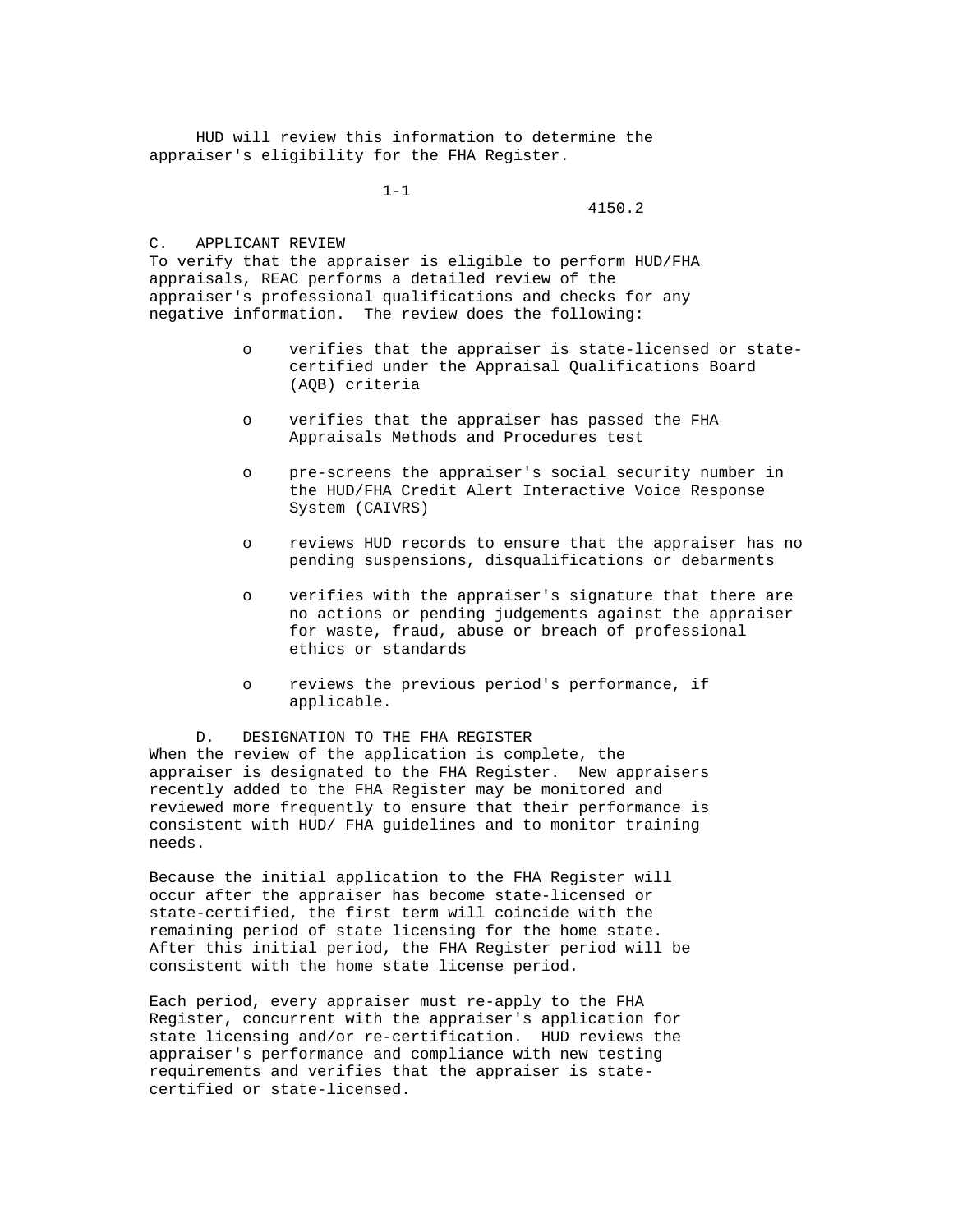For more information on the review process, see Chapter 6 of this Handbook.

 $1-2$ 

4150.2

1-2 LENDER SELECTION OF THE APPRAISER

| Lender    | Lender    | Lender     | Appraiser | Lender    |
|-----------|-----------|------------|-----------|-----------|
| selects   | assigns   | transmits  | performs  | reviews   |
| appraiser | appraiser | case #, if | appraisal | appraisal |
|           |           | available  |           |           |

 When the lender selects an appraiser from the FHA Register, the FHA Connection processes a case number for the lender. The lender may assign the appraiser before receiving the case number, but the case may not be submitted for endorsement without the case number. The case number must be placed on all copies of the URAR as well as the VC form and summary. The mortgagee will give the appraiser:

- o the property address
- o type of construction
- o number of units
- o other information necessary for the assignment

 If the property is a condominium or a Planned Unit Development (PUD), the lender will verify that it is HUD approved before ordering a case number or having an appraisal performed. The lender will give the appraiser the project name and ID number and all available property information. If it is proposed construction for a PUD or Condominium, it must be FHA-approved before ordering a case number. The name of the Condominium or PUD must be given.

 A. NON-DISCRIMINATION POLICY The Department's regulations on choosing appraisers state that there shall be no discrimination on the basis of race, color, religion, national origin, sex, age or disability.

 HUD expects lenders to comply with anti-discrimination requirements and affirmatively select female and minority appraisers for a fair share of appraisals commensurate with their representation on the FHA Register. HUD will monitor lenders' choice of appraisers by their sex and race.

 B. CONTRACTUAL RESPONSIBILITY OF APPRAISERS The appraiser is hired by the lender, and therefore has a contractual responsibility to the lender. However, the appraiser provides services for HUD programs, and therefore, has an obligation to perform these services commensurate with the standards and requirements of HUD. This dual responsibility of the appraiser is recognized in the review and reporting requirements of